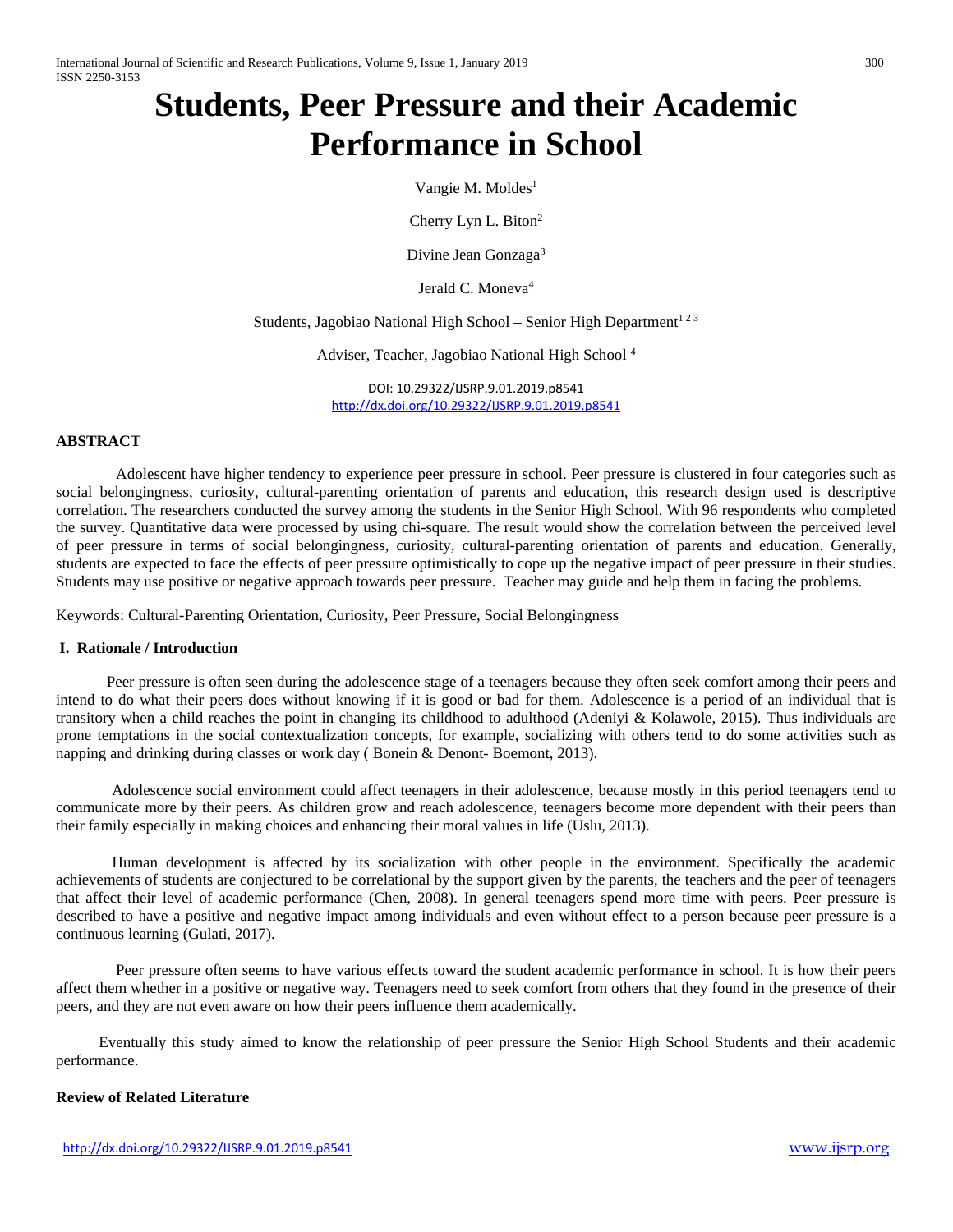Studies show that the influence of peer groups among student can boost their anxiety especially pertaining to their education (Kadir, Atmowasdoyo & Salija 2018). The relationship within the group with its peers are co-related with each other, hence the direction of this particular relationship should be monitored were these relationships should go considering all possible factors correlated within the groups outcome (Wilson, 2016). Peer pressure faced by many teenagers of the society, professionals understood the concept of peer influence that could affect teenagers in a negative way which can be prevented by educating and preparing teenagers to face the negative aspects caused by peer pressure (Temitope & Og0nsakin, 2015). Similarly peer influence among teenagers does not directly affect them in a negative way but it varies in how much and how the students receive the climate of the peers coming from the group (Mosha, 2017). When a student is influenced and motivated by peers he will perform excellent at school and got good grades in mathematics (Boechnke, 2018). Getting the support needed coming from the peer group, student tend to excel and exceed its capability and concentrate more pertaining to his studies and do good in the academic tasks in school (Olalekan, 2016).

 Adolescence gaining social support from its peers is an important factor to cope with different problems and illnesses by letting go of emotions by talking someone. Social support plays an important role for teenagers to lessen the effects of stressful situations and stressors through the support of the peers in the group (Esen & Gundogdu 2010). Despite the various studies conducted for understanding the effects of peer group in student's academic performance, no one has yet understood the nature of peer effects among students (Zhang, 2010). Knowing how the teenagers interact with their peers and how they interact with each other and how presence of peer group affect student's academic achievement in school plays an important role for various categories and even the whole educational system (Leka, 2015). Peer pressure is commonly described as peers encouraging other teenagers to do things (Santor, Messervey & Kusumakar, 2000). Peer pressure is also caused by parent's lack of supervision towards their children during adolescence, children tend to enjoy their peers company and spend with their peers more during the adolescence period (Puligni, 1993). There are different factors that could affects student's academic performance in school whether it's their family is giving proper guidance and motivation to their children with the healthy and harmonies interaction with their surroundings (Ezzarrooki, 2016). Students interactions with its peers could help enhance their capability and increase their academic performance in school because they could seek help from their peers that could serve as a motivation than working alone (Sotinis, Mirco & Michael, 2013). Student peer group in school plays as an in socializing teenager with the peers to socialize with each other that help should the child adolescents (Uzezi & Deya, 2017). Interaction of students between its peer are likely to influence the students and can be crucial for the student to determine their choice and could affect student performance ( De Giorgi ,n.d.).

 Understanding peer influence towards teenagers is important for developing and understanding how to improve socioeconomic policies (Carman & Zhang, 2011). Peer among youth plays a vital role during the adolescence of a teenager. This is the time when teenagers develop deep friendship among their peers and become permanent during their adolescence (Guzman, 2017). Peer pressure towards persons behavior is said to be a social phenomenon where the members of a particular society or may not be influence negatively but majority are affected by the undesirable behavior of those people who resist what others do (Gulati, 2017). Looking to the different group of factors that influence adolescence in their completion of their academic excellence it is further hindered by developmental challenges (Chen, 2008). An individual seek emotional support towards communicating publicly and showing his private objectives or goals. Indeed through showing your emotions to others individual can get emotional benefits from it because it could help them to overcome temptation and could give them emotional benefits. (Borein & Boemont, 2013). Also, peer groups answer questions from teenager different concern from adolescence stage including physical appearance or changing bodies (Ademiyi & Kolawole, 2015).

 Peer pressure could easily affect the self-esteem of students that an important factor adolescence. Individual adapt attitudes towards a certain aspect that they encountered or they are aware of (Uslu, 2013). In many events student fantasizing and visualizing what they dreamed to became through with their colleagues atmosphere. Eventually, they pursue their choices through with the influence of peer pressure (Owoyele & Toyobo, 2008). The pressure among peer group among its member may engage to do undesired things or negative behavior with the presence of a particular peer group leader who engage its member to do deviant acts or promote undesirable things to the group (Dumas, Ellis, & Wolfe, 2012).

Peer group is important in the social context that plays a vital role in society and to determine the academic achievement that affect during development relatively with each other (Chen, 2008). Adaptive behavior of the development increases become broader and complex and as the age increases (Yonus, Mushtaq & Qaiser n.d.). School that the students attend to serves an institution among students that determine their learning capacity based on the school environment that gives the learning experience toward students (Korir, 2014). Thus choosing major courses within an institution are major choices a student intends to make but it is affected by their interactions among other students (Porter & Umbach, 2006). Hence, the behavior of an individual have seen similarities among the group due to the effect of their peers, it is still difficult to relate the consequences that the individual within the group are similar with each other or social to be pursuing their intentions together to have similar outcomes (Kremer & Levy, 2008). Interactions between students with their agemates appeal to enhance their learning capacity under the guidance of an adult educator (Kinderman, 2016).

 Therefore, Peer Pressure cannot directly be shown to have negative or positive impact towards students' academic performance but one can realize the appropriate coping mechanism for a problem as a technique to avoid and fight peer pressure optimistically.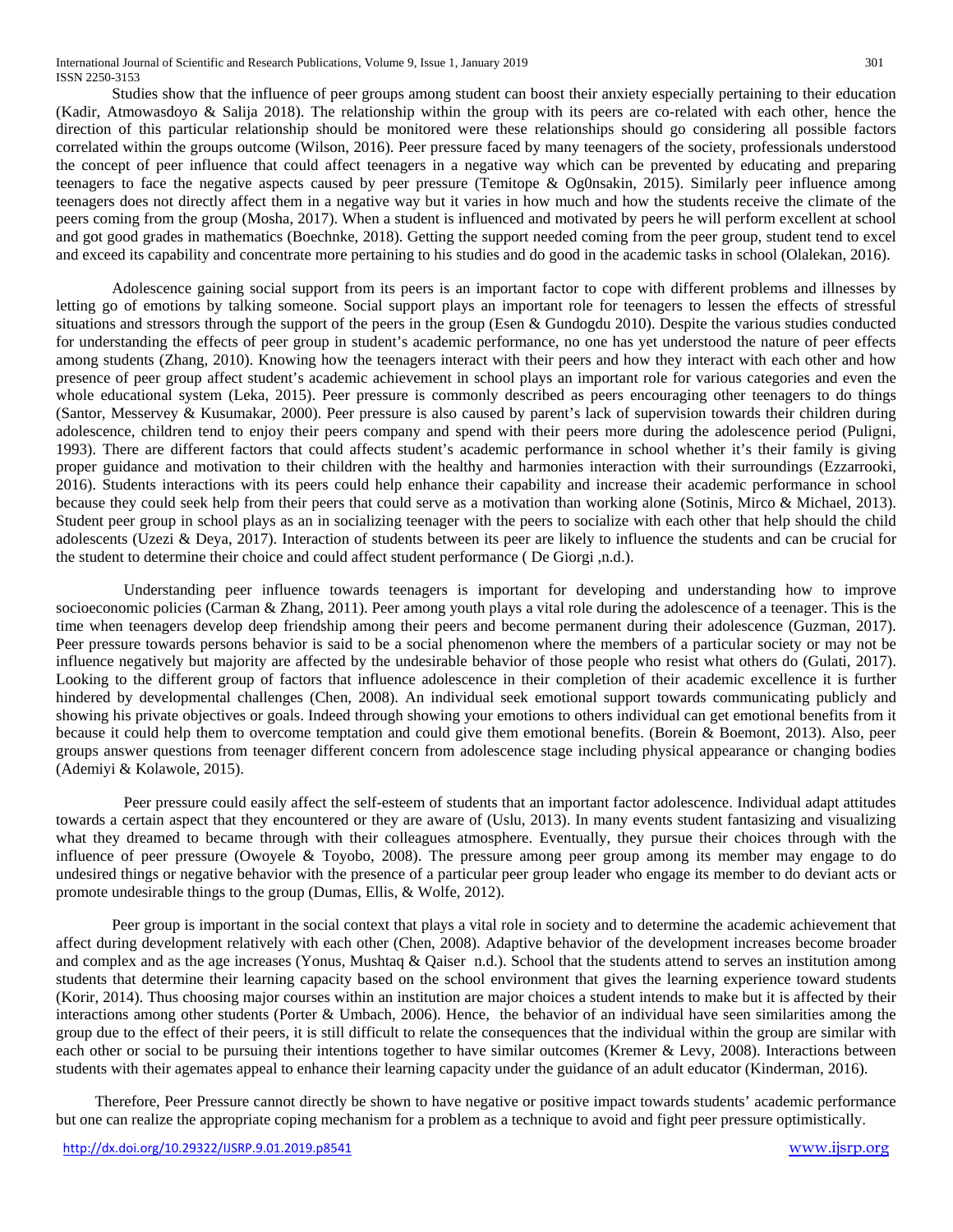International Journal of Scientific and Research Publications, Volume 9, Issue 1, January 2019 302 ISSN 2250-3153

#### II. **Research Elaborations**

#### **Design**

 This research study used the descriptive correlation design of the variables covering social belongingness, curiosity, culturalparenting orientation and education. This design used survey guide as a tool to gathered data.

## **Environment**

 This study will be conducted in Jagobiao, Mandaue City in the school of Jagobiao National High School known before as Mabini National High School which was built in 1984. By 2015, this institution recommended the k to 12 Curriculum program that recommended by Department of Education. The School consist of three Academic Tracks namely ABM (Accountancy and Business Management), HUMSS (Humanities and Social Sciences) and GAS (General Academic Strand). The student's in Jagobiao National High School suits as the respondents for this research in order to collect data.

#### **Respondents**

 This survey focuses on the Grade 12 Senior High School Students in Jagobiao National High School. Consisting three sections namely ABM (Accountancy and Business Management), HUMSS (Humanities and Social Sciences) and GAS (General Academic Strand). The respondents we're chosen because they are the appropriate respondents to answer the specific questions.

#### **Instruments**

 In this study, the researcher use the survey questionnaire in gathering of data, this survey design provides a quantitative description of some fraction of the population that is sample through the data collection process. Questionnaire is being use in data collection instrument for the study. In the sampling stratified sampling in being applied in this study, under the weighted mean statistics.

#### **Data Gathering**

 The researchers used the survey method to find out the Effects of Peer Pressure in the Academic Performance of Students. In gathering of data, researcher will ask permission to the Administer teacher for that section and also for the students who chosen to be as respondents for the study.

 In collecting data, the questionnaire given by the researcher personally and a clean sheet of paper to the respondents for the students would put their answers. The answer of the respondents were collected and it was used in order to tabulate data interpret.

#### **Treatment of Data**

The data will be treated using a chi-square. It is a testing of the relationship between the categorical variables and its null hypothesis (Ho) represents on relationship at all with the independents such as categorical variables in the population.

# **III. RESULTS OR FINDINGS**

This chapter presents the findings, analysis, discussion and interpretation of data gathered wherein the objective is to know the Students, Peer Pressure and their Academic Performance in School.

| Table 1. Level of Students Social Belongingness |  |
|-------------------------------------------------|--|
|-------------------------------------------------|--|

|                                                                  | Weighted |                |
|------------------------------------------------------------------|----------|----------------|
| Indicators                                                       | Mean     | Interpretation |
| 1. I spend much time with my peer group                          | 3.41     | Agree          |
| 2. My friends and I share problems with each other               | 3.79     | Agree          |
| 3. My friends give me advice in my problems.                     | 3.81     | Agree          |
| 4. My friend and I do school activities.                         | 3.57     | Agree          |
| 5.I and my friends share thoughts and opinions to strengthen our | 3.79     | Agree          |
| http://dx.doi.org/10.29322/IISRP 9.01.2019.p8541                 |          |                |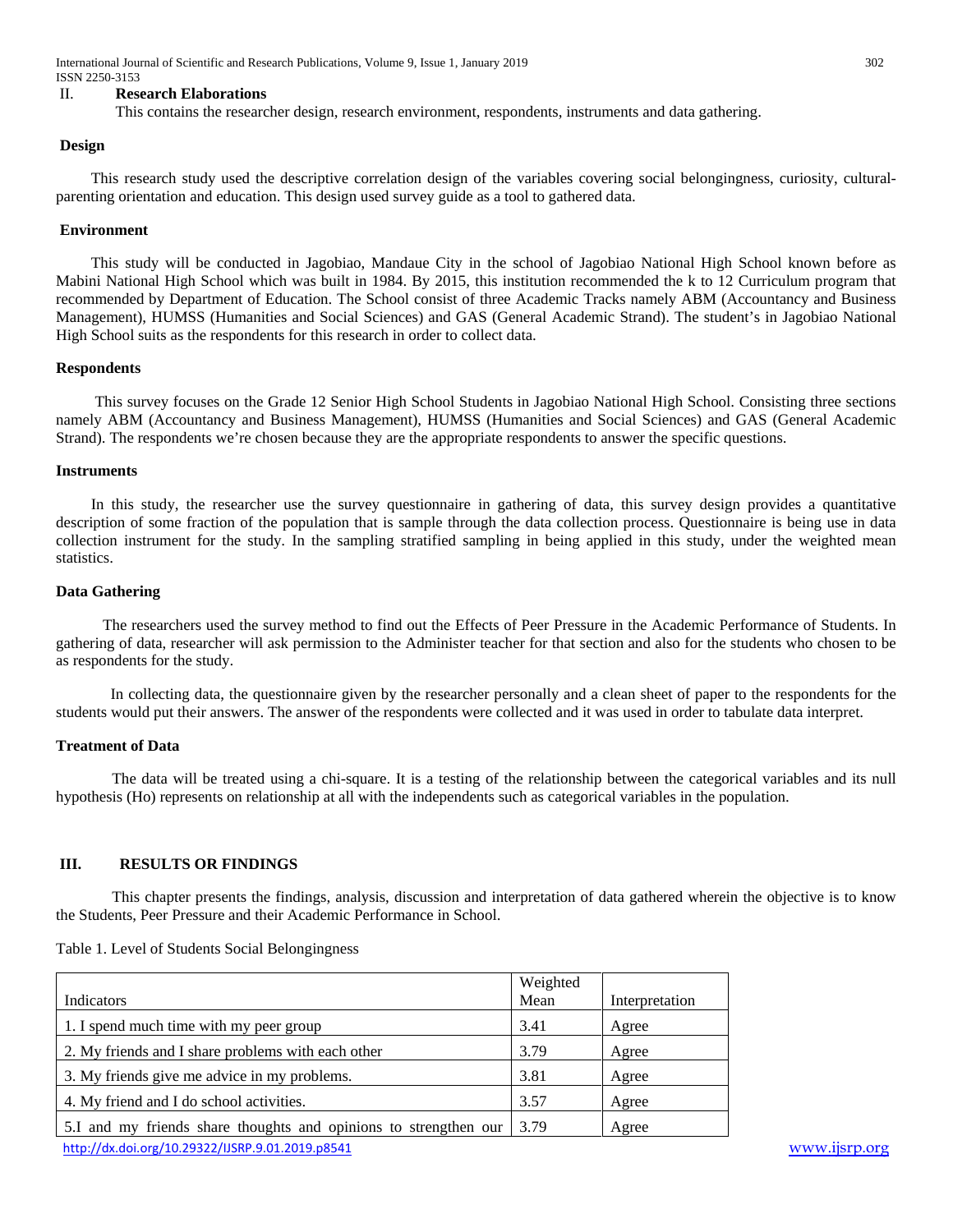| - vulu.                                                                                                                                                                                                                                                                                                               |  |  |
|-----------------------------------------------------------------------------------------------------------------------------------------------------------------------------------------------------------------------------------------------------------------------------------------------------------------------|--|--|
| l Overall Weighted Mean                                                                                                                                                                                                                                                                                               |  |  |
| Logard: $\frac{1}{2}$ $\frac{1}{2}$ $\frac{1}{2}$ $\frac{1}{2}$ $\frac{1}{2}$ $\frac{1}{2}$ $\frac{1}{2}$ $\frac{1}{2}$ $\frac{1}{2}$ $\frac{1}{2}$ $\frac{1}{2}$ $\frac{1}{2}$ $\frac{1}{2}$ $\frac{1}{2}$ $\frac{1}{2}$ $\frac{1}{2}$ $\frac{1}{2}$ $\frac{1}{2}$ $\frac{1}{2}$ $\frac{1}{2}$ $\frac{1}{2}$ $\frac$ |  |  |

Legend: Strongly Agree(4.01-5.00), Agree(3.26-4.00), Neutral (2.51-3.25), Disagree(1.76-2.50), Strongly Disagree(1.00-

 The table above shows the weighted mean of the perceived level of peer pressure in terms of social belongingness of grade 12 students. Students perceived that they agree with the term that they are accompanied by their peers in school. The table shows that student is likely to socialize among others and seeks attention with their peers. Students agree that they should belong to a particular group in school whom they could associate and share their thoughts and opinion regarding school. Overall, students agree that they need their peers and belong to a peer group, thus it could help them share their own perspective and capacity as individuals.

**Contract Contract** 

# **Table 2. Level of Students Curiosity**

| Indicators                                        | Weighted Mean | Interpretation |
|---------------------------------------------------|---------------|----------------|
| 1. I like to do something new                     | 4.08          | Agree          |
| 2. I want to explore my capabilities to do things | 4.18          | Agree          |
| 3. I am curious about having vices                | 3.14          | Neutral        |
| 4. I want to explore my teenage years             | 4.16          | Agree          |
| 5. I want to experience relationship              | 3.19          | Neutral        |
| 6. I like starting a new activity                 | 3.92          | Agree          |
| Overall Weighted Mean                             | 3.78          | Agree          |

Legend: Strongly Agree(4.01-5.00), Agree(3.26-4.00), Neutral (2.51-3.25), Disagree(1.76-2.50), Strongly Disagree(1.00-1.75)

 The table above shows the weighted mean of the perceived level of peer pressure in terms of curiosity of grade 12 students. In terms of the content, the statement "I want to explore my capabilities to do things" has the highest weighted mean of 4.18, interpreted as agree. This indicates that adolescents like to explore their capabilities to do things and enjoy their life as a teenager. For the statement "I want to explore my teenage year", "I like to do something new" and "I like starting new activity" has the weighted mean of 4.16,4.08 and 3.92 respectively and interpreted as agree. This implies that student want to explore, like to do something new things and want to engage in starting new activity. On the other side, the statements "I want to experience relationship" and "I am curious about having vices" has the weighted mean of 3.19 and 3.14 respectively interpreted which is neutral and as adolescents are likely want experience relationship and are curious in having vices. The overall weighted mean of the perceived level of peer pressure in terms of curiosity is 3.78 which signify that adolescents agree to explore their teenage year.

Table 3. Level of Students Cultural-Parenting Orientation

|                                                                         | Weighted |                |
|-------------------------------------------------------------------------|----------|----------------|
| Indicators                                                              | Mean     | Interpretation |
| 1. I have to ask my parent permission to do most things                 | 3.97     | Agree          |
| 2. My parent worry that I am up to something they won't like            | 3.79     | Agree          |
| 3. My parent want me to follow their directions even if I disagree with |          |                |
| their reasons                                                           | 3.44     | Agree          |
| 4. My parent encourage me to give my ideas and opinions even if I       |          |                |
| might disagree                                                          | 3.30     | Neutral        |
| 5. My parent warn me not to go out along with my friends at night       | 3.80     | Agree          |
| Overall Weighted Mean                                                   | 3.67     | Agree          |

Legend: Strongly Agree(4.01-5.00), Agree(3.26-4.00), Neutral (2.51-3.25), Disagree(1.76-2.50), Strongly Disagree(1.00-1.75)

The table above shows the weighted mean of the perceived level of peer pressure in terms of cultural- parenting of parents towards their peers of grade 12 students, the statement "I have to ask my parents' permission to do most things" has the highest weighted mean of 3.97. This indicates that students need to ask the permission of their parents to do things they want. For the statement " My parents warn me not to go out along with my friends at night", "My parents worry that I am up to something they won't like" and "My parents want me to follow their directions even if I disagree with their reasons" has the weighted mean of 3.80, 3.79 and 3.44 respectively and interpreted as agree. Implies that likely parents won't the idea that their children go out with peers at night and likely to do things they won't like or agree. On the other side, the statement "My parents encourage to give my ideas and

 $\mathbf{I}$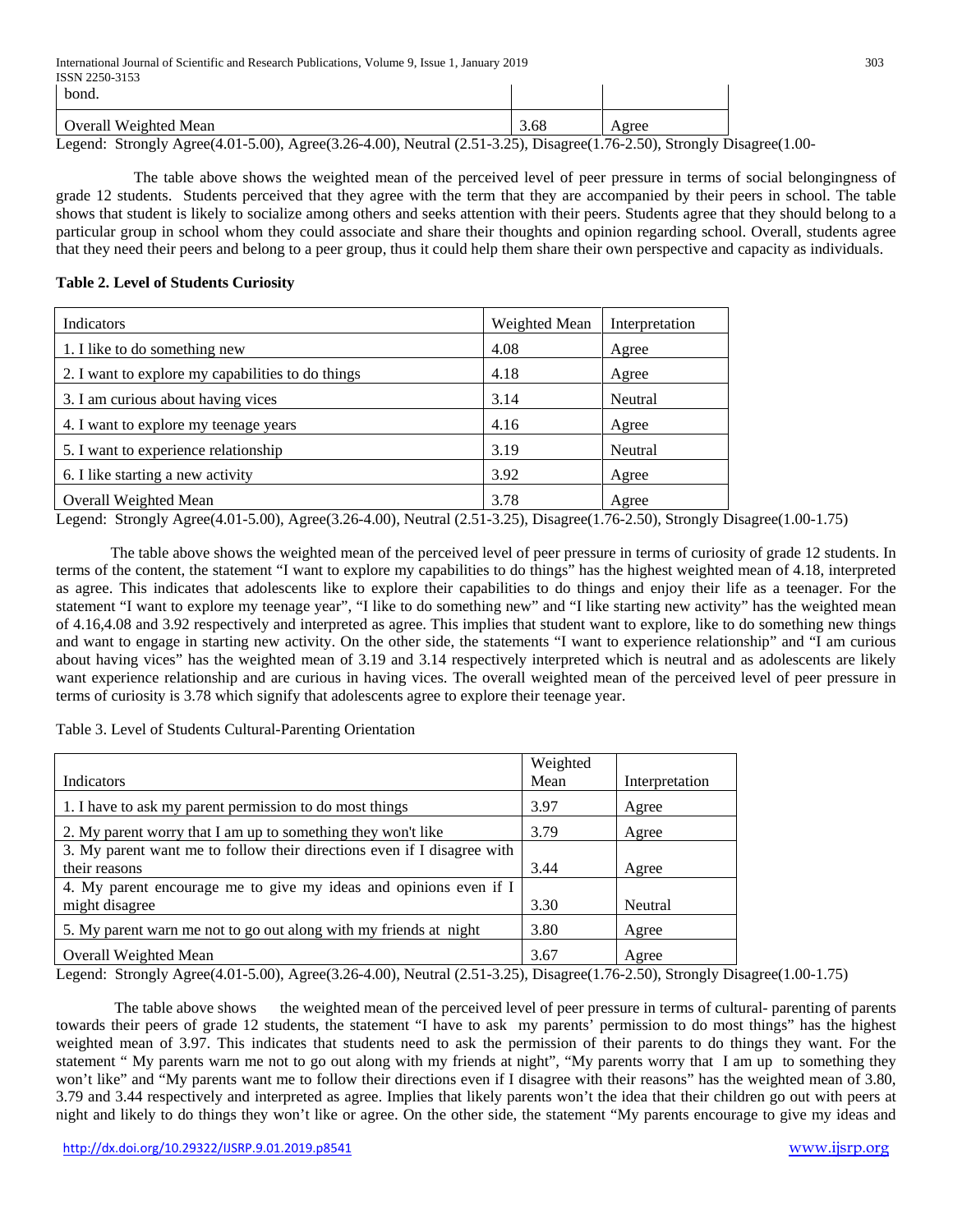opinions even if I might disagree" has the lowest weighted mean of 3.30 interpreted as neutral which means that children whether like or disagree the reasons of their parents to give their ideas and opinion to their parents. The overall weighted mean for the perceived level of peer pressure in terms of cultural-parenting orientation is 3.67 which mean that adolescents agree to the reasons their parents signifies.

|                                                                   | Weighted |                |
|-------------------------------------------------------------------|----------|----------------|
| Indicators                                                        | Mean     | Interpretation |
| 1. My friends help me on what to do in my academic performance in |          |                |
| school                                                            | 3.73     | Agree          |
| 2. My friends inspire me to work hard in my studies               | 3.76     | Agree          |
| 3. We always help each other with academic difficulties           | 3.49     | Agree          |
| 4. I am always focused in class with my peers                     | 3.49     | Agree          |
| 5. My friends assistance in group assisted to improve my grades   | 3.61     | Agree          |
| <b>Overall Weighted Mean</b>                                      | 3.60     | Agree          |

# Table 4. Level of Students in Education

Legend: Strongly Agree(4.01-5.00), Agree(3.26-4.00), Neutral (2.51-3.25), Disagree(1.76-2.50), Strongly Disagree(1.00-1.75)

 Students perceived that they agreed with the term that in education they need their friends in school in order succeed and accomplish certain school works and activities. The table shows that student's education, they need the presence of their peers to help them do their school works and inspire them to work hard pertaining in their studies. And students agree and contented by the presence they get from their peers, thus it help them achieved their goals and excel academically. Overall, students agree with presence and support given by their peers toward in school and their studies. Thus, it helped them as individuals.

## TABLE 6.

Summary of Results

| Factors                               | $\mathrm{X}^2$ | Df | $\mathbf{V}^2$ (0.05) | Discussion              | Interpretation  |
|---------------------------------------|----------------|----|-----------------------|-------------------------|-----------------|
| Social Belongingness                  | 10.12          |    | 7.81                  | Reject                  | Significant     |
| Curiosity                             | 7.24           | 6  | 12.6                  | Failed to Reject        | Not Significant |
| <b>Cultural Parenting Orientation</b> | 16.30          | 6  | 12.6                  | Reject                  | Significant     |
| Education                             | 7.48           | O  | 12.6                  | <b>Failed to Reject</b> | Not Significant |

The table above shows the value of computed chi-square  $x^2$  (10.12) in terms of social belongingness is less than the computed critical value (7.81) which reject the null hypothesis- thus, significant. This implies that social belongingness can influence the student's level of performance in school. Social belongingness can affect students' academic excellence pertaining in their studies. Individual displays interest in communicating to public about his personal concern and objectives. Likely, displaying emotions to others can give emotional benefits to a person thus it helps him to overcome temptation in life (Bonein & Denant-Boemont, 2013). Positive outcomes in relation to students peer association likely to occur when student environment drives the students to engage their desired activities that is motivated by their peers to continue to strive to reach possible outcome (Korir & Kipkemboi, 2014).

The value of computed chi-square in terms of curiosity  $x^2$  (7.24) is less than the computed critical value (12.6), which failed to reject the null hypothesis, there is a significant difference. It state that there is no correlation between student's curiosity and their level of academic performance in school relatively and it could affect their grades and academic performance. It contradicts to the statement that student's curiosity could lead to academic failure and could have a negative impact in their studies. For instance, adolescents who commit explanation of substance abuse through engaging with their peers likely to make unhealthy decisions in their life that could interfere their life goals and make inconsistent choices (Dumas, Ellis & Wolfe, 2012). And also, peer pressure is the main indicator of teenagers into engaging drugs because they begin to adapt this kind of lifestyle among their acquaintances (Gulati, 2017).

The computed value  $x^2$  (16.30) in terms of cultural-parenting orientation towards students by their parents is greater than the critical value (12.6). The null hypothesis is rejected therefore, significant. This entails that cultural-parenting orientation of the parents towards their children with their peers has a significant association that could affect certain views and opinion towards peer association. Parent's relationship with their children during adolescence became wider as children perspective in relationship found their peers more suited especially in their developmental needs as a growing adult (Fuligni & Eccles, 2014). When children became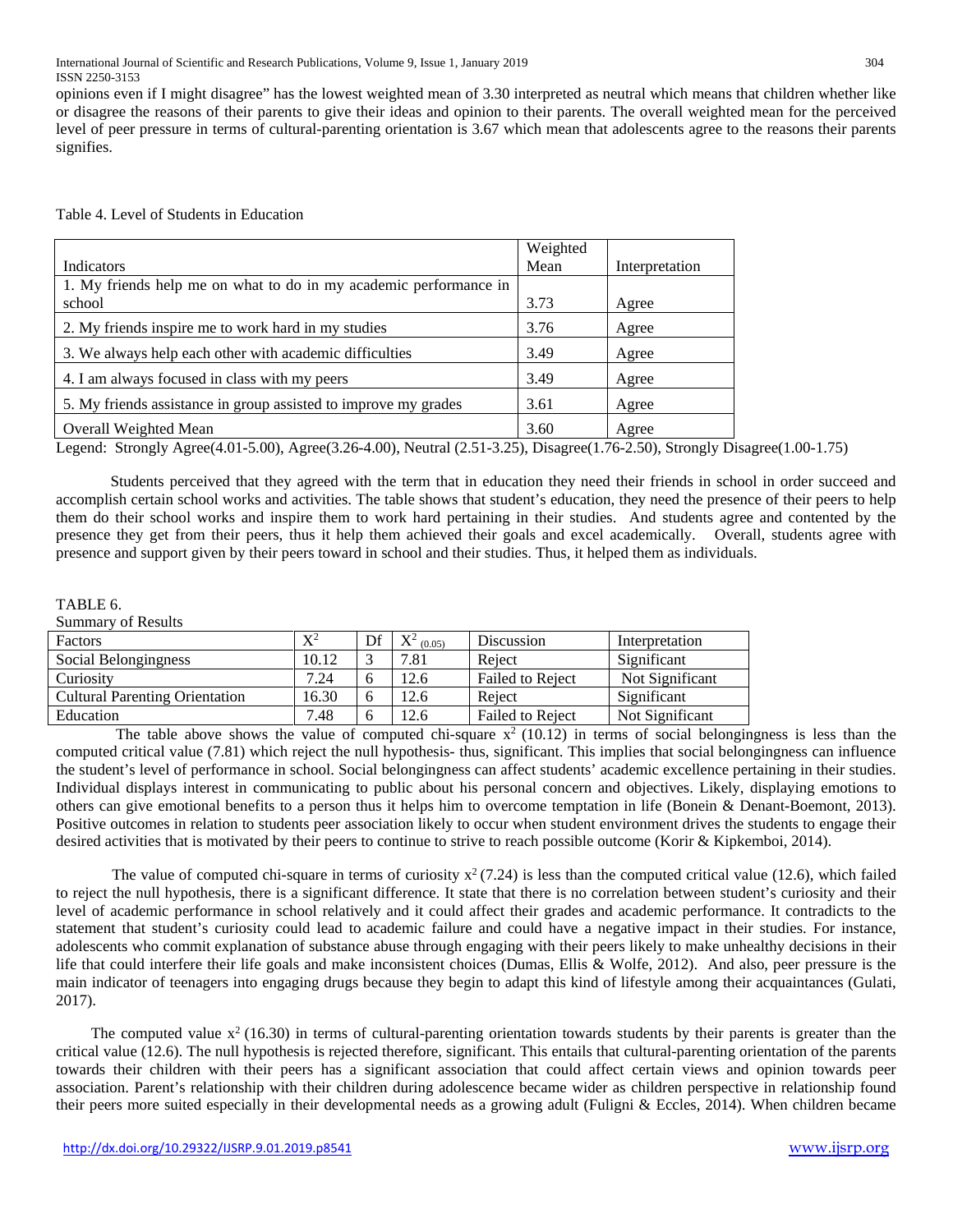International Journal of Scientific and Research Publications, Volume 9, Issue 1, January 2019 305 ISSN 2250-3153

teenagers parents should realize that children will find their way to fit in a certain group in their age and the world alike (Olalekan, 2016).

The value of computed chi-square  $x^2(7.48)$  in terms of education is less than the computed critical value (12.6), which fails to reject the null hypothesis. Thus, there is no significant difference. This implies that peer group along with student education cannot affect their studies. Therefore, peer group in student's level of academic performance in school is not associated with each other. Adolescence is a stage where children particularly seeks socialization with their age group that will exhibit different behavior and attitude which occur through their interaction, thus a child will learn more by engaging and interacting with their peers (Cuzezi  $\&$ Deya, 2017). Friendship among youth will allow them to develop their necessary social skills towards other for them foster as an individual and reach future success (Guzman, 2007).

## IV. **Conclusion**

Graduating senior high school students have encountered different factors in relation to students peer pressure in school and its association in their studies in terms of social belongingness, curiosity, cultural-parenting orientation of parents and education. The results declared that there are several factors that could affect students' academic performance in school regarding to peer pressure. This suggests that peer pressure does not give negative impact directly to student toward their peers.

Generally, students peer pressure in school affects the academic performance among students in term of various content. Furthermore, cultural parenting among parents among parents and social belongingness can affect student academic performance in school based on the result of the computation of chi-square. It had been manifested that curiosity and students level of education does not affect student academic performance. Hence, whatever the effects of student peer pressure are based their approach towards their peers.

# **APPENDIX A**

## **Students Peer Pressure and their Academic Performance in school**

Personal Information

Name:

Age: Gender:

Direction: Please answer the following items with all honesty. The information that will be gathered by the researchers shall be held with utmost confidentiality.

How does peer pressure affect students in school?

| Social belongingness                                                                   | 5 | 4 | 3 | 2              |  |
|----------------------------------------------------------------------------------------|---|---|---|----------------|--|
| 1. I spend much time with my peer group                                                |   |   |   |                |  |
| 2. My friends and I share problems with each other                                     |   |   |   |                |  |
| 3. My friends give me advice in my problems                                            |   |   |   |                |  |
| 4. My friends and I do school activities together                                      |   |   |   |                |  |
| 5. I and my friends share thoughts and opinions to strengthen our bond                 |   |   |   |                |  |
| <b>CURIOSITY</b>                                                                       |   |   |   |                |  |
| 1. I like to do something new                                                          |   |   |   |                |  |
| 2. I want to explore my capabilities to do things                                      |   |   |   |                |  |
| 3. I am curious about having vices                                                     |   |   |   |                |  |
| 4. I want to explore my teenage years                                                  |   |   |   |                |  |
| 5. I want to experience relationship                                                   |   |   |   |                |  |
| 6. I like starting a new activity.                                                     |   |   |   |                |  |
| <b>Cultural-Parenting Orientation</b>                                                  | 5 | 4 | 3 | $\overline{2}$ |  |
| 1. I have to ask my parents permission to do most things                               |   |   |   |                |  |
| 2. My parents worry that I am up to something they won't like                          |   |   |   |                |  |
| 3. My parents want me to follow their directions even if I disagree with their reasons |   |   |   |                |  |
| 4. My parents encourage me to give my ideas and opinions even if I might disagree      |   |   |   |                |  |
| 5. My parents warn me not to go out along with my friends at night                     |   |   |   |                |  |
|                                                                                        |   |   |   |                |  |

| 2. Educational                                                           |  |  |  |
|--------------------------------------------------------------------------|--|--|--|
| 1. My friends help me on what to do in my academic performance in school |  |  |  |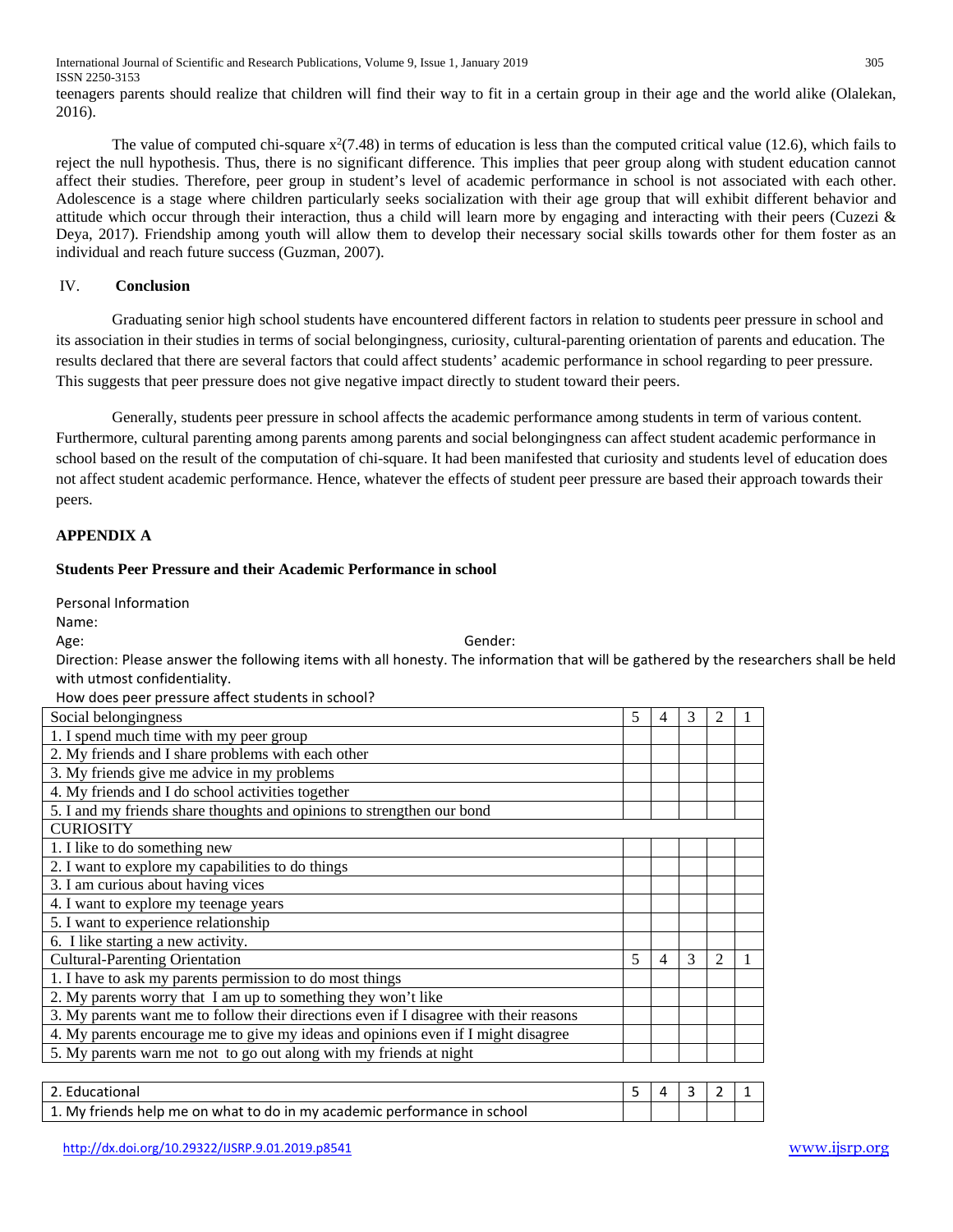| 2. My friends inspire me to work hard in my studies                        |  |  |  |
|----------------------------------------------------------------------------|--|--|--|
| 3. We always help each other with academic difficulties                    |  |  |  |
| 4. I am always focused in class with my peers                              |  |  |  |
| 5. My friends assistance in group discussion assisted to improve my grades |  |  |  |

Legend: Strongly Agree(4.01-5.00), Agree(3.26-4.00), Neutral (2.51-3.25), Disagree(1.76-2.50), Strongly Disagree(1.00-1.75)



Republic of the Philippines Department of Education Region VII, Central Visayas Division of Mandaue City JAGOBIAO NATIONAL HIGH SCHOOL North Road, Jagobiao, Mandaue City



In the \_\_\_ day of August 2018

MRS. ARLINA YAP AMANTE

Pricipal IV

Jagobiao National High School

North Road Jagobiao, Mandaue City

Dear Mrs. Arlina Y. Amante:

The students of Accountancy and Business Management ABM-12 of Senior High School are currently conducting a research as a partial requirement of the subject Practical Research 2 Quantitative Research for the school year 2018-2019.

As a part of completing subject, we need to conduct a quantitative study titled "Students, Peer Pressure and their Academic Performance in School." In this instance, we intent to ask your permission to allow us to gather descriptive data from the Senior High School Students of Jagobiao National High School.

We are hoping for your approval.

Very truly yours,

VANGIE M.MOLDES \_\_\_\_\_\_\_\_\_\_\_\_\_\_\_\_\_\_\_\_\_\_\_\_\_\_

CHERRY LYN L. BITON

DIVINE GONZAGA \_\_\_\_\_\_\_\_\_\_\_\_\_\_\_\_\_\_\_\_\_\_\_\_\_\_

Researchers

Noted by: Approved by:

JERALD MONEVA ARLINA YAP AMANTE

Principal IV

KARIE ALYZA M. TROMPETA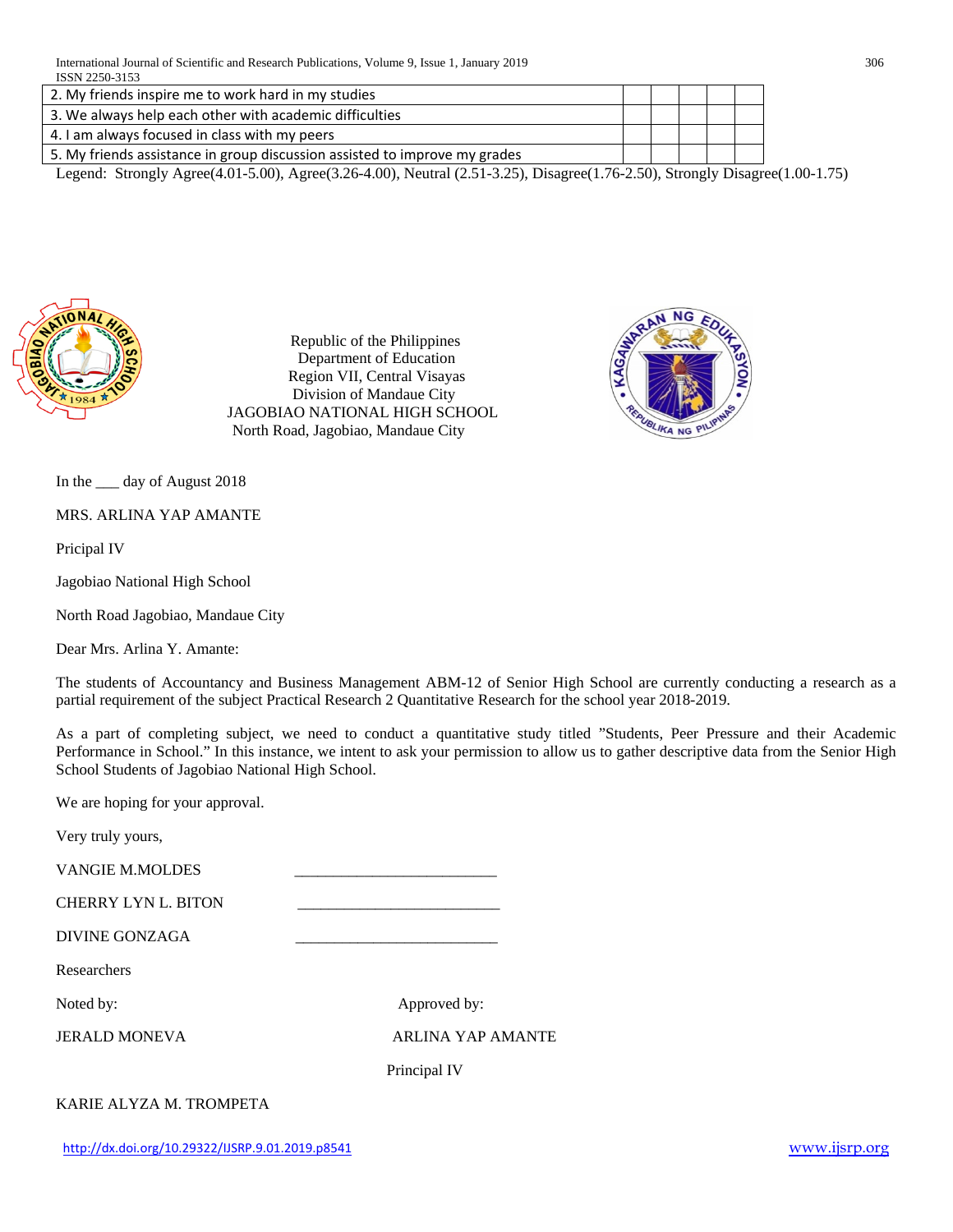# **APPENDIX C**

# **Summary of the computation**

| <b>Content</b>                                                         | Weighted Mean | Interpretation |
|------------------------------------------------------------------------|---------------|----------------|
| 1. I spend much time with my peer group                                | 3.41          | Agree          |
| 2. My friends and I share problems with each other                     | 3.79          | Agree          |
| 3. My friends give me advice in my problems.                           | 3.81          | Agree          |
| 4. My friend and I do school activities.                               | 3.57          | Agree          |
| 5.I and my friends share thoughts and opinions to strengthen our bond. | 3.79          | Agree          |
| Total:                                                                 | 3.68          | Agree          |

Table 1. Summary of computation in Social Belongingness Aspect

| <b>Content</b>                                    | Weighted Mean | Interpretation |
|---------------------------------------------------|---------------|----------------|
| 1. I like to do something new                     | 4.08          | Agree          |
| 2. I want to explore my capabilities to do things | 4.18          | Agree          |
| 3. I am curious about having vices                | 3.14          | Neutral        |
| 4. I want to explore my teenage years             | 4.16          | Agree          |
| 5. I want to experience relationship              | 3.19          | Neutral        |
| 6. I like starting a new activity                 | 3.92          | Agree          |
| Total:                                            | 3.78          | Agree          |

Table 2. Summary of computation in Curiosity Aspect

| <b>Content</b>                                                          | Weighted Mean | Interpretation |
|-------------------------------------------------------------------------|---------------|----------------|
| 1. I have to ask my parent permission to do most things                 | 3.97          | Agree          |
| 2. My parent worry that I am up to something they won't like            | 3.79          | Agree          |
| 3. My parent want me to follow their directions even if I disagree with |               |                |
| their reasons                                                           | 3.44          | Agree          |
| 4. My parent encourage me to give my ideas and opinions even if I might |               |                |
| disagree                                                                | 3.30          | Neutral        |
| 5. My parent warn me not to go out along with my friends at night       | 3.80          | Agree          |
| Total:                                                                  | 3.67          | Agree          |

Table 3. Summary of computation in Cultural Parenting Orientation Aspect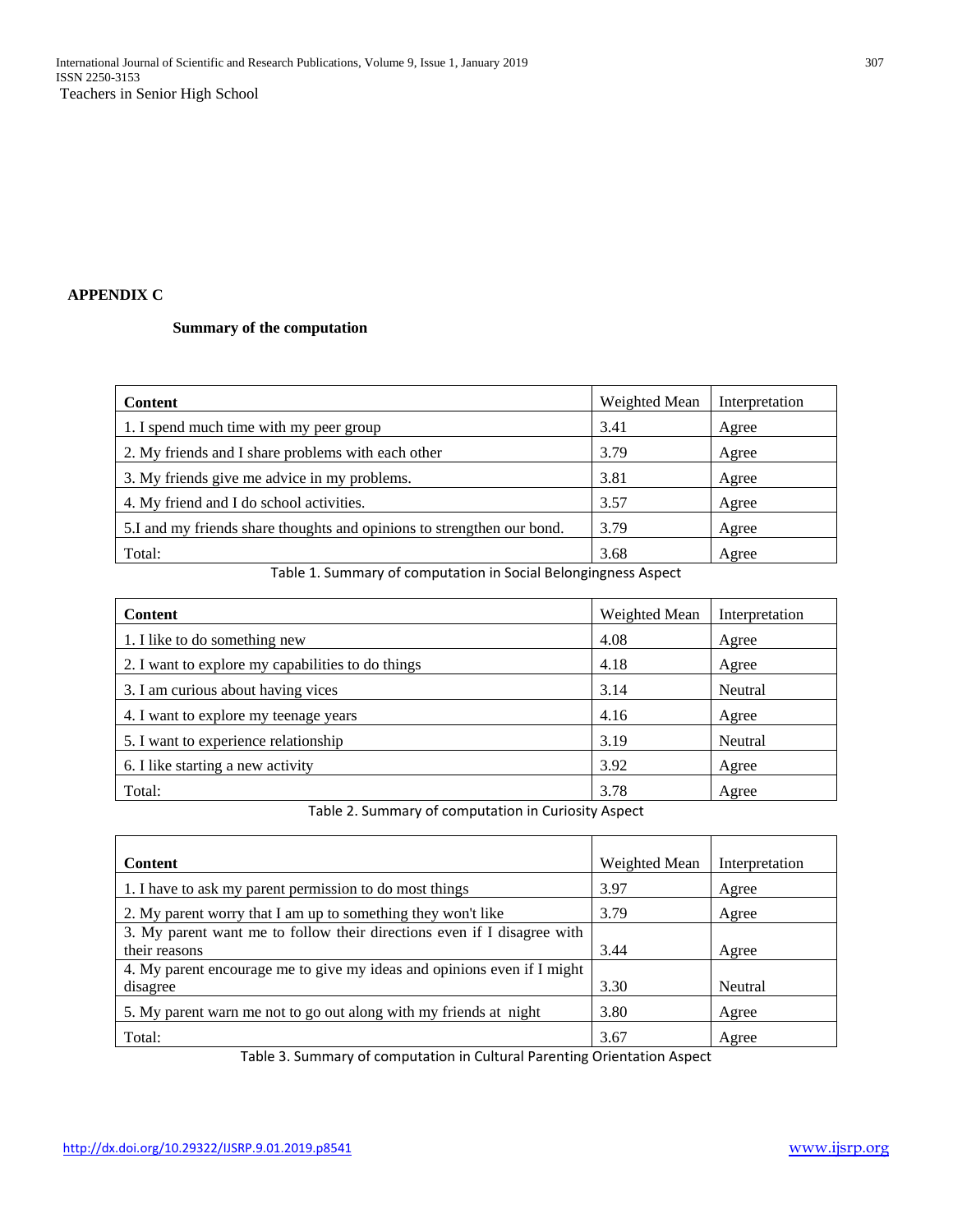| <b>Content</b>                                                  | Weighted Mean | Interpretation |
|-----------------------------------------------------------------|---------------|----------------|
| 1. My friends help me on what to do in my academic              |               |                |
| performance in school                                           | 3.73          | Agree          |
| 2. My friends inspire me to work hard in my studies             | 3.76          | Agree          |
| 3. We always help each other with academic difficulties         | 3.49          | Agree          |
| 4. I am always focused in class with my peers                   | 3.49          | Agree          |
| 5. My friends assistance in group assisted to improve my grades | 3.61          | Agree          |
| Total:                                                          | 3.60          | Agree          |

Table 4. Summary of computation Education Aspect

| Table 5. Grade level of Grade 12 Students |  |
|-------------------------------------------|--|
|-------------------------------------------|--|

| Social        | 1.00-3.40 | 3.41-5.00 | Total: |
|---------------|-----------|-----------|--------|
| Belongingness |           |           |        |
|               |           |           |        |
| 90-94         |           | 8         | 15     |
| 85-89         | 15        | 20        | 35     |
| 80-84         | 14        | 19        | 33     |
| 75-79         |           | 6         | 13     |
| Total:        | 43        | 53        | 96     |

| Curiosity | 1.00-3.40 | $3.41 - 4.20$ | 41.21-5.00 | Total: |
|-----------|-----------|---------------|------------|--------|
| 90-94     |           | 9             |            | 14     |
| 85-89     | 14        | 13            | 9          | 36     |
| 80-84     | 11        | 12            | 10         | 33     |
| 75-79     |           |               |            | 13     |
| Total:    | 33        | 41            | 22         | 96     |

| Cultural    | 1.00-3.40 | 3.41-4.20 | 41.21-5.00 | Total: |
|-------------|-----------|-----------|------------|--------|
| Parenting   |           |           |            |        |
| Orientation |           |           |            |        |
|             |           |           |            |        |
| 90-94       | 6         | 6         |            | 14     |
| 85-89       | 16        | 14        |            | 37     |
| 80-84       | 12        | 18        | 2          | 33     |
| 75-79       | 9         | 3         |            | 13     |
| Total:      | 43        | 41        | 12         | 96     |

| Educational | 1.00-3.40 | 3.41-4.20 | 41.21-5.00 | Total: |
|-------------|-----------|-----------|------------|--------|
| 90-94       |           |           |            | 14     |
| 85-89       | 15        | 15        |            | 35     |
| 80-84       | 13        | 20        |            | 34     |
| 75-79       |           |           |            | 13     |
| Total:      | 43        | 44        | 9          | 96     |

**Peer Pressure**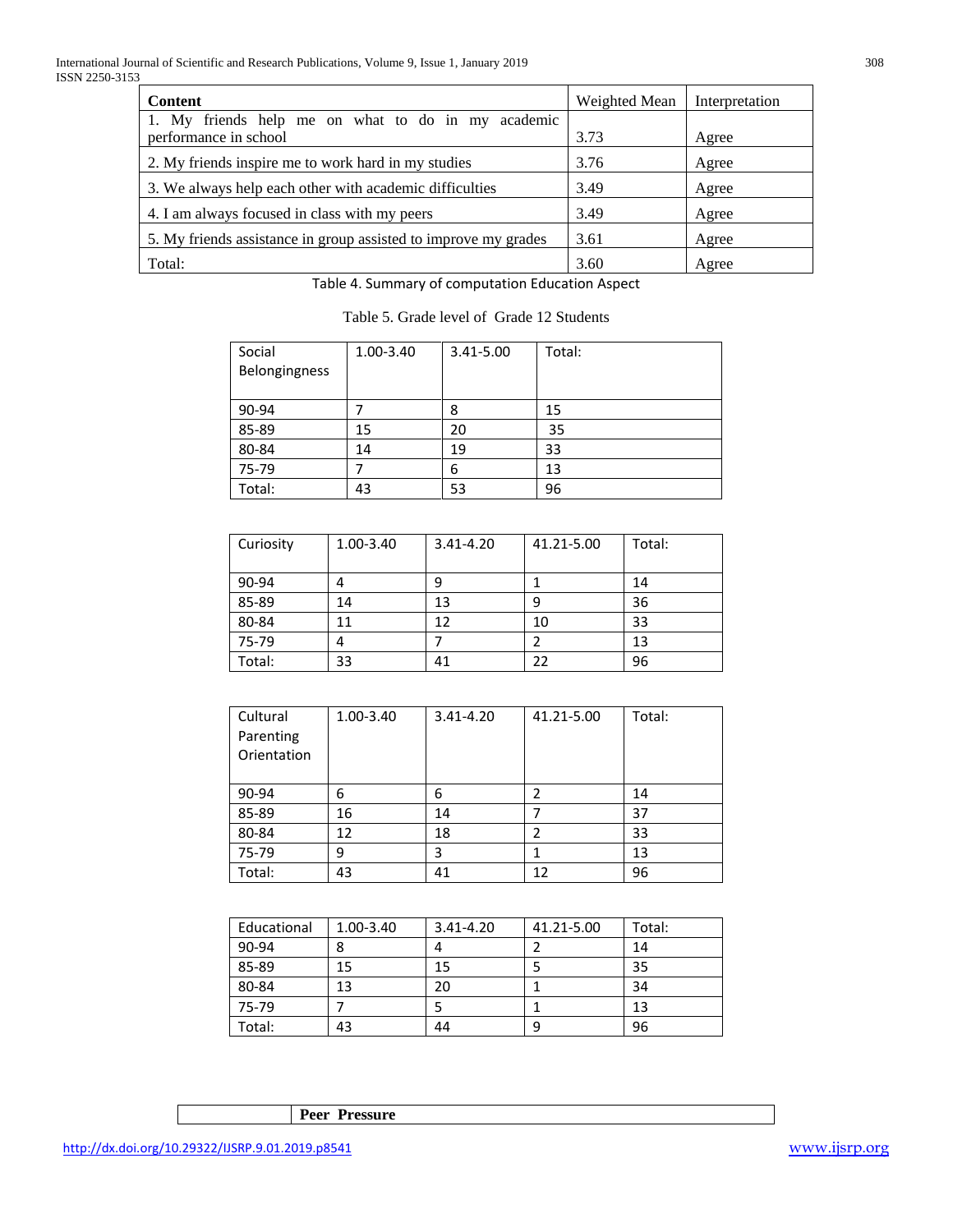| <b>Students</b> | <b>Social</b>  | <b>Curiosity</b>        | <b>Cultural</b>  | <b>Education</b> |
|-----------------|----------------|-------------------------|------------------|------------------|
|                 | belongingness  |                         | <b>Parenting</b> |                  |
| Student 1       | $\overline{2}$ | $\mathfrak{Z}$          | 3.8              | 2.2              |
| Student 2       | 2.8            | 3.16                    | 3.2              | 2.2              |
| Student 3       | 3.8            | 4.33                    | $\mathfrak{Z}$   | 3.4              |
| Student 4       | 2.6            | $\overline{4}$          | $\overline{4}$   | $\overline{3}$   |
| Student 5       | 3.6            | 3.83                    | 3.8              | 3.6              |
| Student 6       | 3.8            | 3.33                    | 4.2              | 3.2              |
| Student 7       | 3.6            | 2.15                    | 3.4              | $\mathfrak{Z}$   |
| Student 8       | 3.8            | 2.83                    | $\overline{2}$   | $\overline{3}$   |
| Student 9       | 3              | 3.33                    | 3.4              | $\overline{3}$   |
| Student 10      | 3.2            | 4.16                    | $\overline{4}$   | $\overline{3.4}$ |
| Student 11      | 3.8            | 3.33                    | $\overline{3.4}$ | 3.2              |
| Student 12      | 3.6            | 3.36                    | 2.8              | 3.4              |
| Student 13      | 4.4            | 3.35                    | 4.2              | 4.4              |
| Student 14      | 4.4            | 4.5                     | 4.6              | 4.4              |
| Student 15      | 4.2            | 4.66                    | 4.2              | $\overline{4}$   |
| Student 16      | 3.8            | $\overline{4}$          | $3.\overline{4}$ | $\overline{4}$   |
| Student 17      | $\overline{4}$ | $\overline{3}$          | 2.8              | $\overline{4}$   |
| Student 18      | $\overline{4}$ | $\overline{3}$          | 2.8              | 48               |
| Student 19      | 3.8            | 3.66                    | 3.4              | 3.8              |
| Student 20      | 2.8            | 2.66                    | 3.6              | 3.8              |
| Student 21      | 3.6            | $\overline{4}$          | $\overline{3}$   | 3.8              |
| Student 22      | 4.2            | $\overline{4}$          | $\overline{4}$   | $\overline{4}$   |
| Student 23      | 5              | 4.16                    | $\overline{4}$   | $\overline{5}$   |
| Student 24      | 3.8            | 4.5                     | 4.6              | 4.6              |
| Student 25      | 4.4            | $\overline{5}$          | 4.6              | 4.4              |
| Student 26      | 4.6            | 3.5                     | 4.8              | $4.\overline{8}$ |
| Student 27      | 3.4            | 3.66                    | 3.6              | 3.8              |
| Student 28      | 3              | 3.83                    | 3.8              | 1.4              |
| Student 29      | 3.8            | 5                       | 2.8              | 3.4              |
| Student 30      | 2.8            | 2.66                    | 4.8              | 2.4              |
| Student 31      | 1.4            | 5                       | $\mathbf{1}$     | $\overline{c}$   |
| Student 32      | 3.4            | 4.16                    | $\overline{5}$   | 3.2              |
| Student 33      | 3.6            | 3.66                    | $\overline{3.6}$ | 3.4              |
| Student 34      | $\overline{4}$ | $\overline{4}$          | $\overline{4}$   | $\overline{4}$   |
| Student 35      | $4.2\,$        | $\overline{\mathbf{4}}$ | 3.4              | $\overline{4}$   |
| Student 36      | $\overline{4}$ | $\overline{3.5}$        | $\overline{3.6}$ | $\overline{4}$   |
| Student 37      | $\overline{4}$ | 4.33                    | 3.2              | 3.6              |
| Student 38      | 3.8            | 3.33                    | $\overline{4}$   | 2.6              |
| Student 39      | $\overline{4}$ | 4.5                     | 3.2              | 3.6              |
| Student 40      | 4.2            | 4.33                    | 3.6              | $\mathfrak{Z}$   |
| Student 41      | 3.8            | $\overline{4}$          | 3.6              | 4.2              |
| Student 42      | 4.6            | $\overline{4}$          | $\overline{4}$   | 4.6              |
| Student 43      | 3.8            | 3.38                    | $\overline{3}$   | 3.6              |
| Student 44      | $\overline{4}$ | 3.33                    | 3.6              | 3.6              |
| Student45       | 3.6            | 3.16                    | 3.4              | 3.8              |
| Student 46      | 3.4            | 3.5                     | 3.6              | 3.8              |
| Student 47      | 3.4            | 3.33                    | 3.6              | $\mathfrak{Z}$   |
| Student 48      | 4.6            | 3.33                    | $\overline{4}$   | 3.6              |
| Student 49      | 3.8            | 3.33                    | $\overline{4}$   | 3.6              |
| Student 50      | $\overline{4}$ | $\overline{4}$          | 4.4              | $\mathfrak{S}$   |
| Student 51      | 4.2            | 3.16                    | 3.6              | $\overline{4}$   |
| Student 52      | 4.8            | $\overline{4}$          | 3.2              | $\overline{4}$   |
| Student 53      | $\overline{4}$ | 3.66                    | 5                | 4.6              |
| Student 54      | 4.2            | 5                       | 4.8              | 4.6              |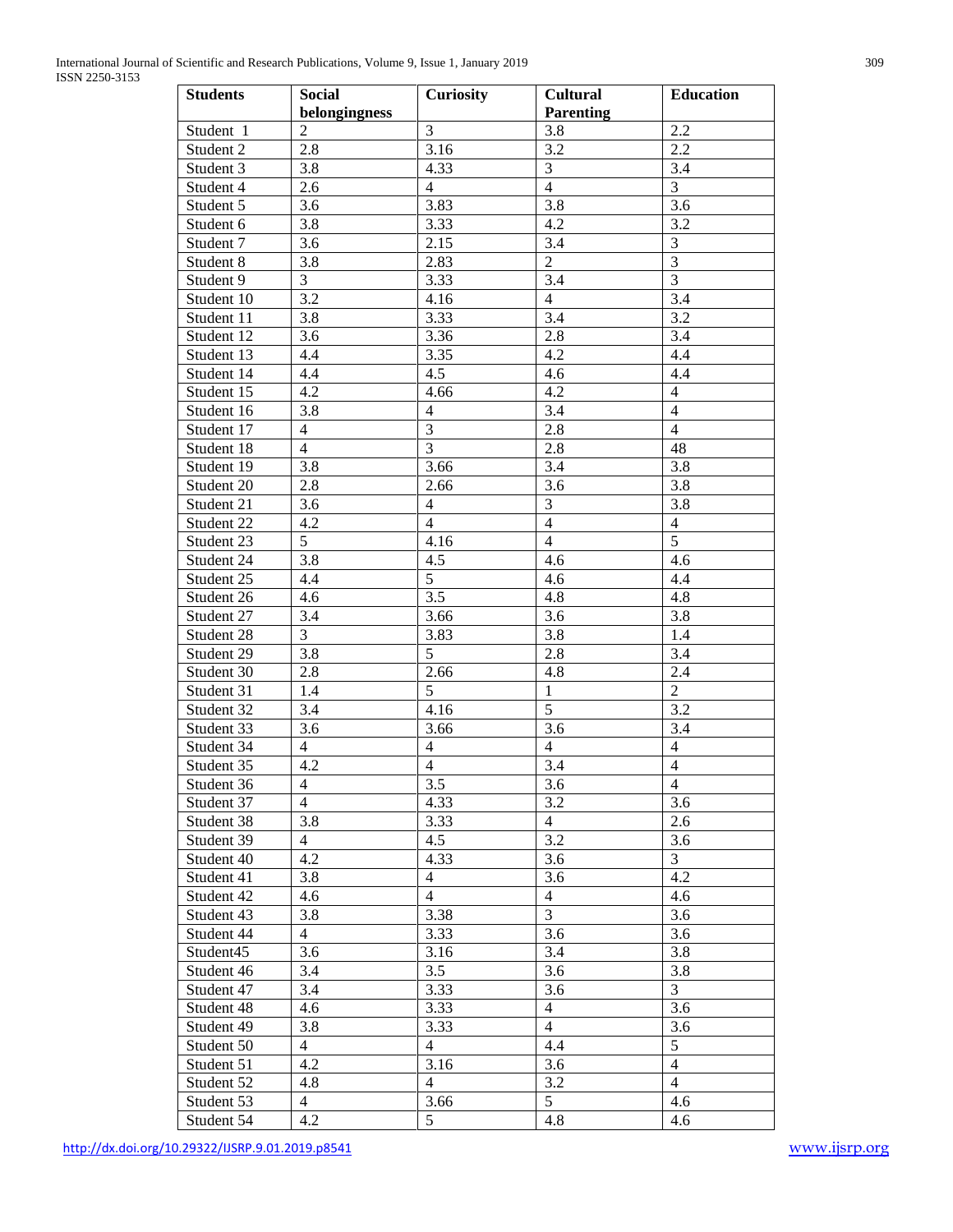| International Journal of Scientific and Research Publications, Volume 9, Issue 1<br>201 <sup>o</sup><br>January. | 310 |
|------------------------------------------------------------------------------------------------------------------|-----|
| ISSN 2250-3153                                                                                                   |     |

| Student 55 | 3.4            | $\overline{4}$ | $\mathfrak{Z}$   | 3.2              |
|------------|----------------|----------------|------------------|------------------|
| Student 56 | 3.4            | 3.66           | 3.6              | 3.6              |
| Student 57 | 3.4            | 4.33           | 2.8              | $\overline{4}$   |
| Student 58 | 4              | 3.5            | $\overline{4}$   | 3                |
| Student 59 | 3.2            | $\overline{4}$ | $\overline{4}$   | 4.2              |
| Student 60 | $\overline{4}$ | 4.83           | 4.4              | $\overline{4}$   |
| Student 61 | 2.2            | 3.83           | 2.83             | 2.8              |
| Student 62 | 3.4            | 3.33           | 4.2              | 3.4              |
| Student 63 | $\overline{4}$ | 3.83           | 4.8              | $\overline{3}$   |
| Student 64 | 3.6            | 4.33           | 3.6              | 3.6              |
| Student 65 | $\overline{4}$ | 4.16           | 3.6              | $\overline{4}$   |
| Student 66 | 3.8            | 3.33           | 3                | 1.9              |
| Student 67 | 2.8            | 5              | 1.4              | 1.6              |
| Student 68 | 4.4            | 4.17           | 3.6              | 3.6              |
| Student 69 | 3.6            | 3.83           | 3                | 3                |
| Student 70 | 3.8            | 4.33           | 4.2              | 2.6              |
| Student 71 | 4.8            | 3.83           | 4.2              | 4.4              |
| Student 72 | 2.4            | 3.67           | $3.\overline{4}$ | $\overline{3.6}$ |
| Student 73 | 4.6            | 4.83           | 4.8              | 4.2              |
| Student 74 | 3.6            | 3.5            | 3.2              | 4.2              |
| Student 75 | 3.8            | 4.33           | 4.2              | $\overline{4}$   |
| Student 76 | 4.4            | 4.33           | 4.4              | 4.4              |
| Student 77 | $\overline{4}$ | 4.33           | 3.6              | $\overline{4}$   |
| Student 78 | 2.8            | 2.33           | 3.4              | 2.6              |
| Student 79 | 3.6            | 3.33           | 3.6              | 3.8              |
| Student 80 | $\overline{3}$ | 2.5            | 2.5              | $\overline{3}$   |
| Student 81 | 3.6            | 3.70           | 3.6              | $\overline{4}$   |
| Student 82 | 4.6            | 4.83           | 3.4              | $\overline{4}$   |
| Student 83 | 3.4            | $\overline{4}$ | 5                | 3.8              |
| Student 84 | 2.6            | 2.17           | 3.2              | 3.6              |
| Student 85 | 2.8            | 4.83           | 3                | $2.6\,$          |
| Student 86 | 3.8            | 3.33           | 4.4              | $\overline{4}$   |
| Student 87 | 3.8            | 3.33           | $\overline{3}$   | $\overline{4}$   |
| Student 88 | 3.8            | 4.5            | 4.2              | 4.4              |
| Student 89 | 3              | 3.67           | 2.8              | $\overline{4}$   |
| Student 90 | 3.2            | $\overline{4}$ | 3.8              | 3.8              |
| Student 91 | $\overline{3}$ | 3.83           | $\overline{4}$   | 3.4              |
| Student 92 | 3.6            | 3.5            | $\overline{4}$   | 3.8              |
| Student 93 | 3.8            | 3.17           | 4.8              | $\overline{4}$   |
| Student 94 | 3.4            | 3.17           | $\overline{4}$   | $\overline{3}$   |
| Student 95 | 3.4            | 3.17           | $\overline{4}$   | 4.2              |
| Student 96 | 3.6            | 4              | 4                | 3                |
| Average:   | $\overline{4}$ | $\overline{4}$ | $\overline{4}$   | $\overline{4}$   |

## **ACKNOWLEDGEMENT**

 We thank all who in one way or another contributed in the completion of this research. First , we give thanks to our God for protection and ability to do work.

 Specially and heartily thank to our subject teacher, Dr. Jerald C. Moneva who encouraged and directed us. His challenges brought this work to a completion. It is with his supervision that this work came into existence. For any faults we take full responsibility.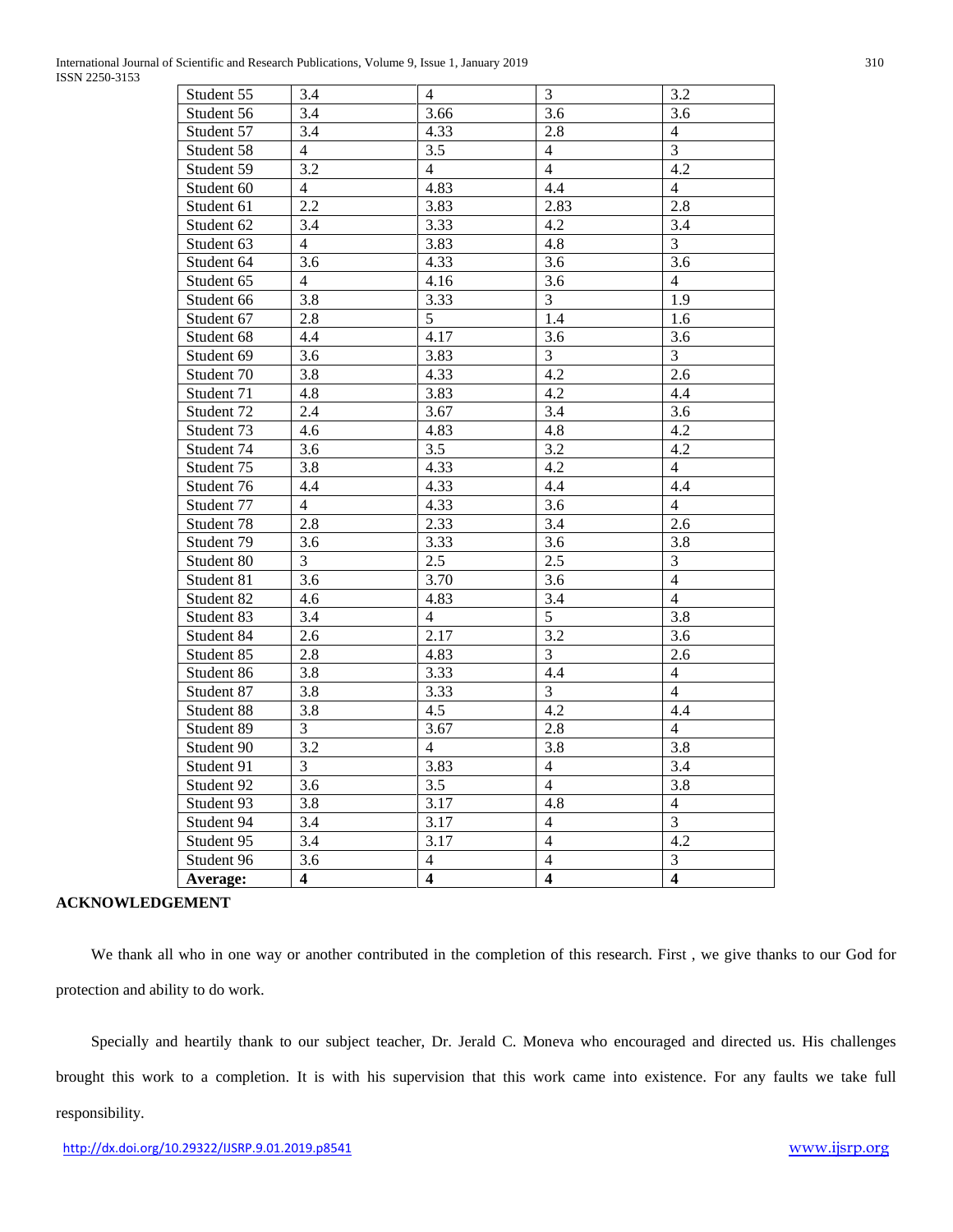We are also deeply thankful to our respondents. With their names withhold, but we want to acknowledge and appreciate their

cooperation during our data gathering. Their information helped us complete this research.

We also thank our family who encouraged us and prayed for us throughout the time of our research. We are heartily thankful to

our parents who support us financially for the completion of this research.

May the Almighty God richly bless all of you.

# **REFFERNCES**

Adeniyi, M A and Kolawole, V A. (2015). The influence of peer pressure adolescents' social behaviour. *UNIVERSITY OF MAURITUS RESEARCH JOURNAL*,21. Retrieved from: <https://www.ajol.info/index.php/umrj/article/view/122065>

Boehnke, K.(2008). Peer pressure: a cause of scholastic underachievement? a cross-cultural study of mathematical achievement among german, canadian, and israeli middle school students. *Soc Psychol Educ* 11, 149-160. DOI: 10.1007/s11218-007-9041-z

Bonein, A. and Denant-Boement ,L. (2013). Self-control, commitment and peer pressure: a laboratory experiment. *Center for Research in Economics and Management*. Retrieved from: [https://link.springer.com/article/10.1007/s10683 014-9419-7](https://link.springer.com/article/10.1007/s10683%20014-9419-7)

Carman, K. and Zhang, L. (2012). Classroom peer effects and academic achievement: evidence from a chinese middle school. *China Economic Review* 23 223-237. Doi: 10.1016/j.chieco.2011.10.004

Chen, J.(2008). Grade-level differences: relations of parental, teacher, and peer support to academic engagement and achievement among hong Kong students. *School Psychology International*. Retrieved from: <https://www.researchgate.net/publication/247718714>

Chen, X. and Chang, L. (2003). Effects of the peer group on the development ofsocial functioning and academic achievement: a longitudinal study in chinese children*. Child Development*, 79(2), 235-251. Retrieved from: <https://www.researchgate.net/publication/5486862>

De Giorgi, G., Pellizzari, M. and Redaelli, S. (n.d.) Identification of social interactions through partially overlapping peer groups. *AMERICAN ECONOMIC JOURNAL*. Retrieved from: <https://www.aeaweb.org/articles?id=10.1257/app.2.2.241>

Dumas, T., Ellis, W. and Wolfe, D. (2012). Identity development as a buffer of adolescent risk behavior in the context of peer group pressure and control. *Journal of Adolescence* (35) 917-927 Doi: 10.1016/j.adolescene.2011.12.012

Esen, B. and Gundogdu, M. (2010). The relationship between internet addiction, peer pressure and perceived social support among adolescents. The International Journal of Researchers 2 (1), 29-36. Retrieved from: http://jie adolescents. *The International Journal of Researchers* 2 (1), 29-36. Retrieved from:

Ezzarrouki, A. (2016). Peer influence on academic performance in a collectivistic culture. *educational & social psychology*. Retrieved from: [http://www.enews.ma/en/wp content/uploads/2016/11/Paper-Ezzarrouki-Peer-](http://www.enews.ma/en/wp%20content/uploads/2016/11/Paper-Ezzarrouki-Peer-%09Influence-Final%20Draft.pdf) Influence-Final Draft.pdf

Fuligni, A. and Eccles, J. (2008). Perceived parent-child relationships and early adolescents' orientation toward peers. *Development in Psychology*,29(4), 622-632. Retrieved from: <https://www.researchgate.net/publication/232572886>

Georganas, S., Tonin, M. and Vlassopoulos, M. (2013). Peer pressure and productivity: the role of observing and being observed. *IZA Discussion Paper*, (7523), *Institute for the Study of Labor*

Gulati, S.(2017). Impact of peer pressure on buying behaviour. *INTERNATIONAL JOURNAL OF RESEARCH-GRANTHAALAYAH*, 5 (6), DOI[: https://doi.org/10.5281/zenodo.820988](https://doi.org/10.5281/zenodo.820988)

Guzman, M. T (2007). Friendship, peer influence, and peer pressure during the teen years.*University of Nebraska-Lincoln Extension, Institute of Agriculture and Natural Resources*. Retrievd from:<http://extension.unl.edu/publications>